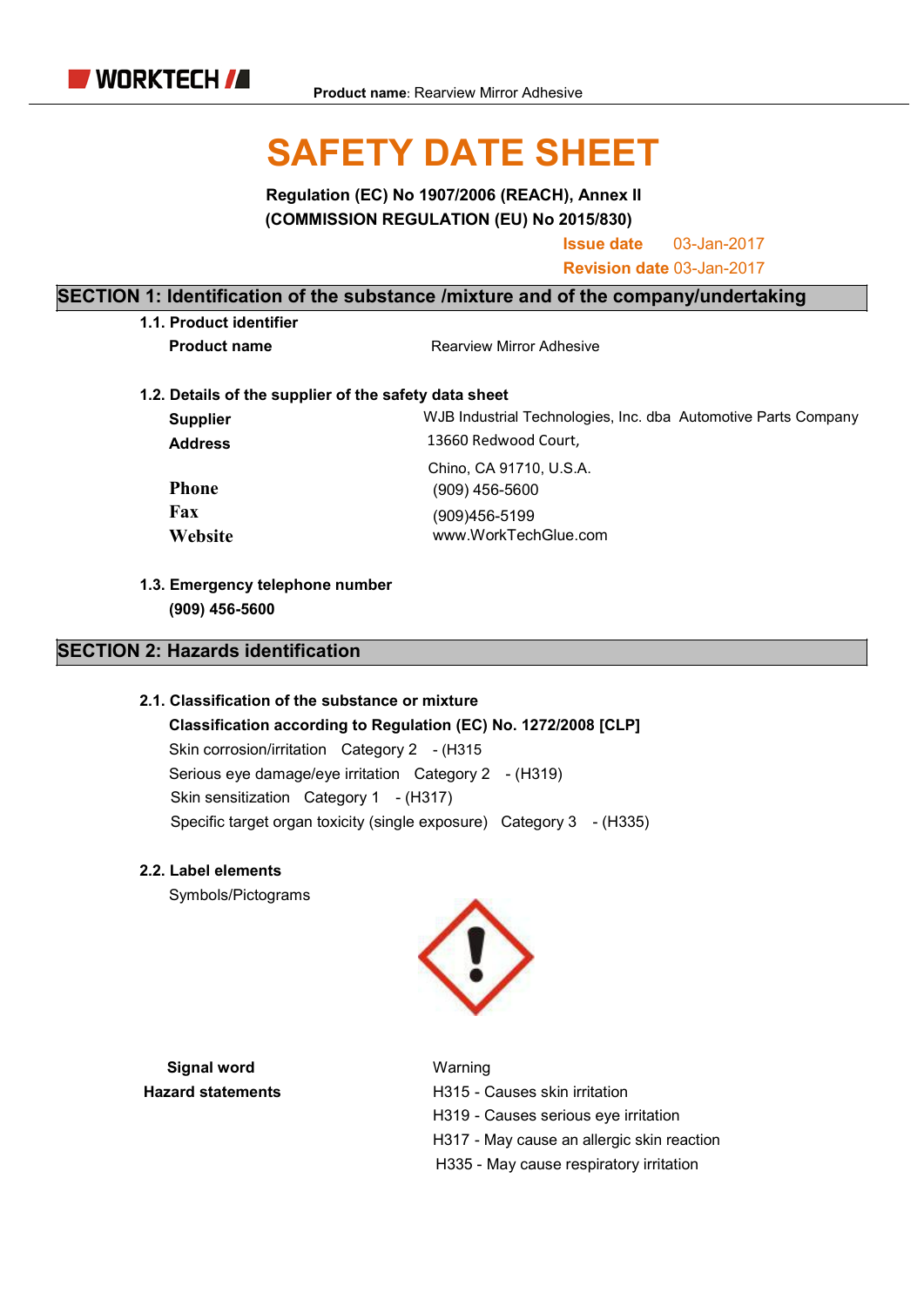Precautionary statements P302 + P352 - IF ON SKIN: Wash with plenty of soap and water P305 + P351 + P338 - IF IN EYES: Rinse cautiously with water for several minutes. Remove contact lenses, if present and easy to do. Continue rinsing P321 - Specific treatment (see supplemental first aid instructions on this label)

#### 2.3. Other hazards

No information available.

SECTION 3: Composition/information on ingredients

| <u>SECTION 3. COMPOSITION/INTOHIALION ON INGREGIENTS</u> |              |               |           |                                        |
|----------------------------------------------------------|--------------|---------------|-----------|----------------------------------------|
| 3.1. Mixture                                             |              |               |           |                                        |
| <b>Chemical name</b>                                     | <b>EC No</b> | <b>CAS No</b> | Weight-%  | <b>Classificationaccording</b>         |
|                                                          |              |               |           | to Regulation (EC) No. 1272/2008 [CLP] |
| 2-Hydroxyethyl methacrylate                              | 212-782-2    | 868-77-9      | $35 - 45$ | Skin Irrit. 2 H315                     |
|                                                          |              |               |           | Eye Irrit. 2 H319                      |
|                                                          |              |               |           | Skin Sens. 1 H317                      |
| $Poly($ oxy-1,2-ethanediyl $)$ , $\alpha$ -hydro         | 500-038-2    | 25322-68-3    | 36-40     | STOT Single Exp. 3 H335                |
| -ω-hydroxy- Ethane-1,2-diol,                             |              |               |           |                                        |
| ethoxylated                                              |              |               |           |                                        |
| Epoxy resin                                              |              | 61788-97-4    | 25-30     | Not classified                         |

## SECTION 4: First aid measures

The following first aid recommendations are based on an assumption that appropriate personal and industrial hygiene practices are followed.

| <b>Eye Contact:</b>  | Immediately flush eyes with large amounts of water for    |
|----------------------|-----------------------------------------------------------|
|                      | at least 15 minutes. Get immediate medical attention.     |
| <b>Skin Contact:</b> | Remove contaminated<br>clothing<br>and<br>shoes.          |
| Immediately          | flush skin with large amounts of water for at             |
| least 15             | minutes. Get immediate medical attention. Wash            |
|                      | contaminated clothing and clean shoes<br>before           |
| reuse.               |                                                           |
| Inhalation:          | Remove person to fresh air. If signs/symptoms develop,    |
|                      | get medical attention.                                    |
| <b>If Swallowed:</b> | Do not induce vomiting. Give victim two glasses of water. |
|                      | Never give anything by mouth to an unconscious person.    |
|                      | Get immediate medical attention.                          |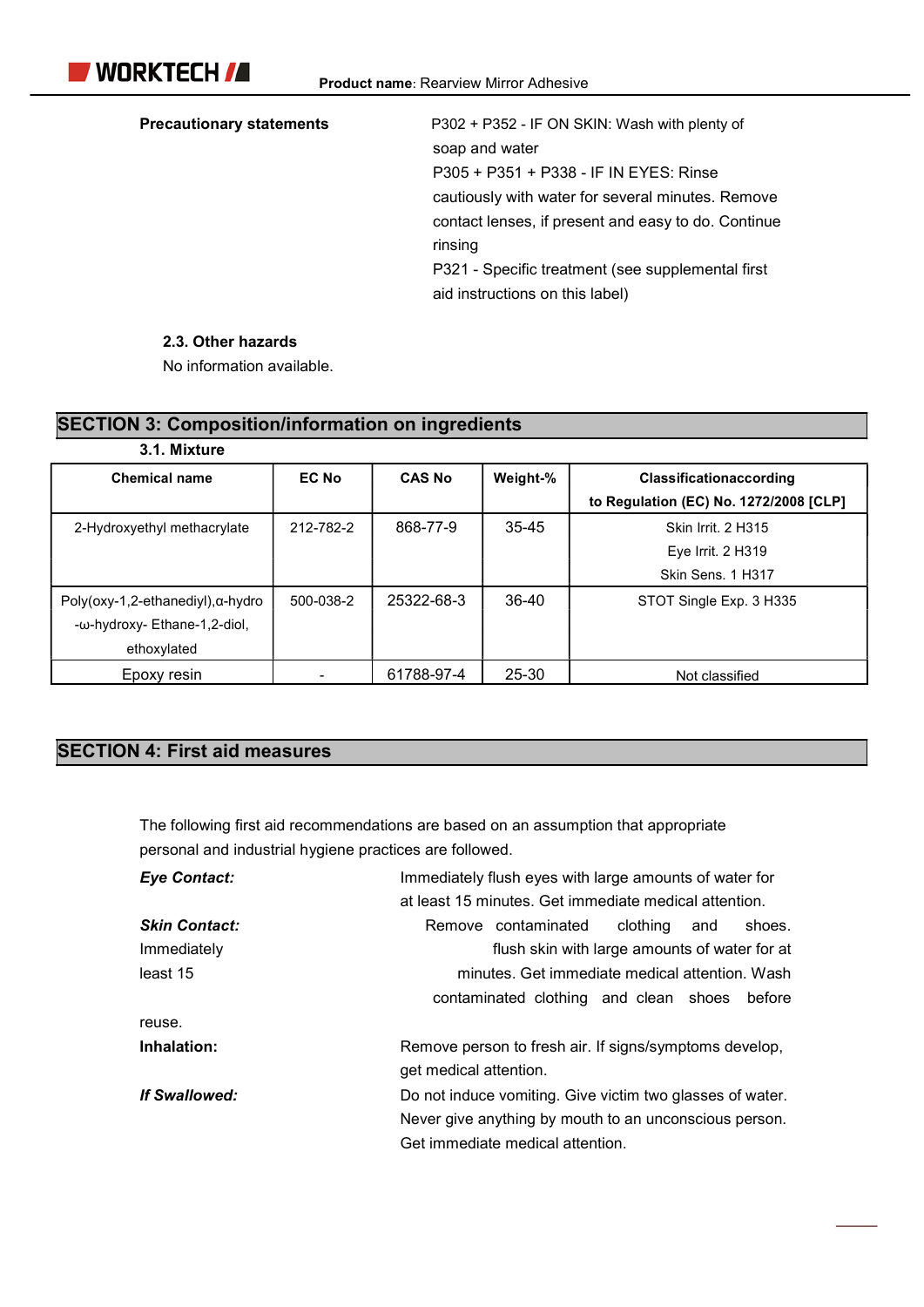

#### SECTION 5: Firefighting measures

| 5.1 Flammable properties        |                                                                                           |
|---------------------------------|-------------------------------------------------------------------------------------------|
|                                 | Autoignition temperature No Data Available                                                |
|                                 | Flash Point >=200 °F [Test Method: Tagliabue Closed                                       |
|                                 | Cup]                                                                                      |
|                                 | Flammable Limits(LEL) No Data Available                                                   |
|                                 | Flammable Limits(UEL) No Data Available                                                   |
| 5.3 Protection of fire fighters |                                                                                           |
|                                 | Special Fire Fighting Procedures: Water may not                                           |
|                                 | effectively extinguish fire; however, it should be used                                   |
|                                 | to keep fire-exposed containers and surfaces cool and                                     |
|                                 | prevent explosive rupture. Wear full protective                                           |
|                                 | equipment (Bunker Gear) and a self-contained                                              |
|                                 | breathing apparatus (SCBA).                                                               |
|                                 | Unusual Fire and Explosion Hazards: Closed containers exposed to heat from fire may build |

pressure and explode. Vapors may travel long distances along the ground or floor to an ignition source and flash back.

#### SECTION 6: Accidental release measures

#### 6.1. Personal precautions, protective equipment and emergency procedures

Evacuate unprotected and untrained personnel from hazard area. The spill should be cleaned up by qualified personnel. Ventilate the area with fresh air. For large spill, or spills in confined spaces, provide mechanical ventilation to disperse or exhaust vapors, in accordance with good industrial hygiene practice. Warning! A motor could be an ignition source and could cause flammable gases or vapors in the spill area to burn or explode.

#### 6.2. Environmental precautions

For larger spills, cover drains and build dikes to prevent entry into sewer systems or bodies of water. Place in a closed container approved for transportation by appropriate authorities. Dispose of collected material as soon as possible.Clean-up methods Observe precautions from other sections. Working from around the edges of the spill inward, cover with bentonite, vermiculite, or commercially available inorganic absorbent material. Mix in sufficient absorbent until it appears dry. Collect as much of the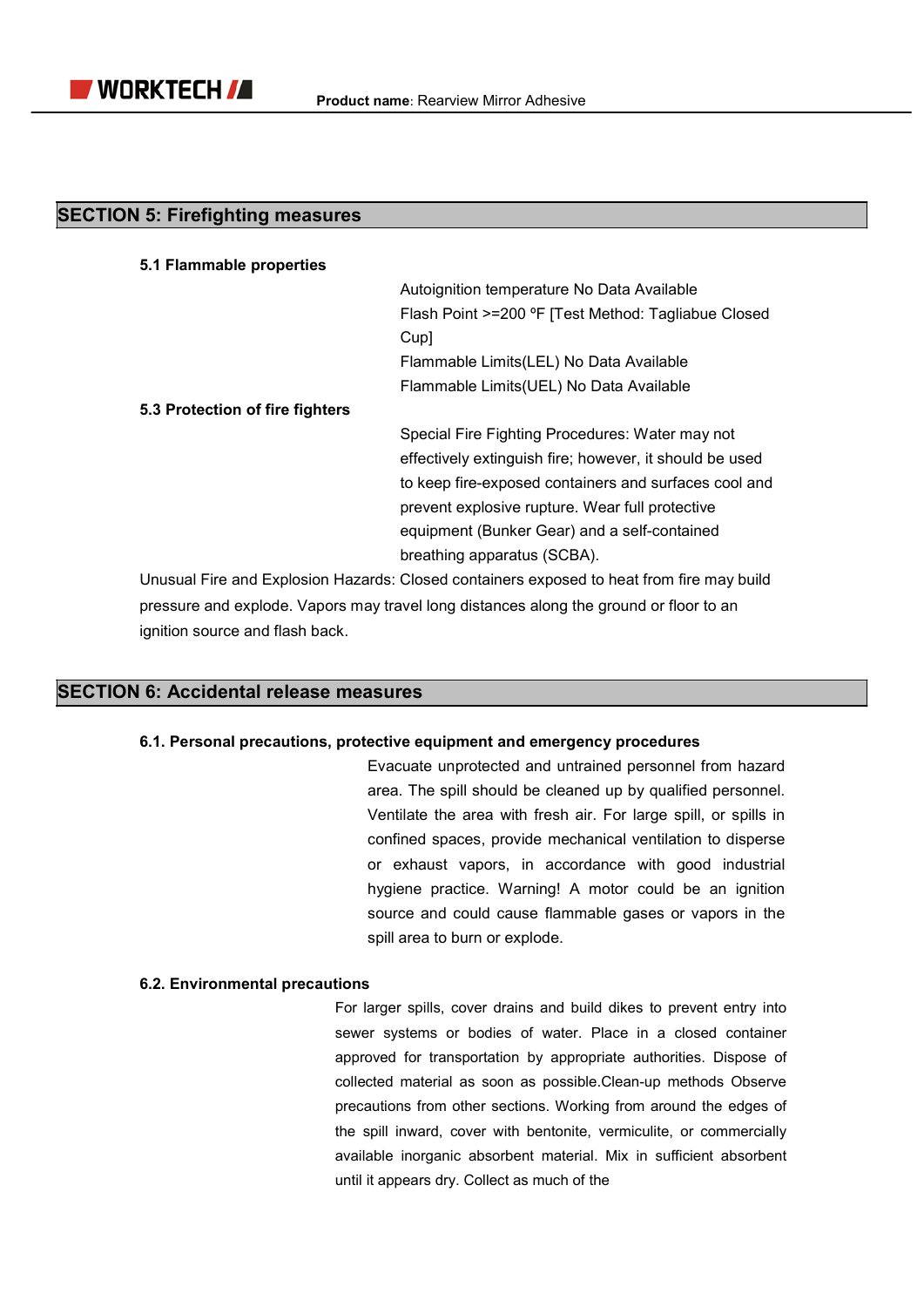spilled material as possible

#### SECTION 7: Handling and storage

#### 7.1 Handling

Do not eat, drink or smoke when using this product. Wash exposed areas thoroughly with soap and water. Avoid breathing of vapors,mists or spray. Avoid skin contact. Avoid eye contact with vapors, mists, or spray. Keep out of the reach of children. For industrial or professional use only. Avoid contact with oxidizing agents. Use general dilution ventilation and/or local exhaust ventilation to control airborne exposures to below Occupational Exposure Limits. If ventilation is not adequate, use respiratory protection Equipment.

#### 7.2 Storage

Store away from acids. Store away from heat. Store out of direct sunlight. Store away from areas where product may come into contact with food or pharmaceuticals. Store away from oxidizing agents.

#### SECTION 8: Exposure controls/personal protection

| <b>Chemical Name</b>                 | <b>Australia</b> | <b>Austria</b>              | <b>Belgium</b> | <b>Denmark</b>           | <b>European Union</b> |
|--------------------------------------|------------------|-----------------------------|----------------|--------------------------|-----------------------|
| $Poly(oxy-1, 2-ethanedyl), \alpha-h$ |                  | STEL 4000 mg/m <sub>3</sub> |                | $\overline{\phantom{0}}$ |                       |
| ydro-ω-hydroxy-                      |                  | TWA: 1000 mg/m <sub>3</sub> |                |                          |                       |
| Ethane-1,2-diol, ethoxylated         |                  |                             |                |                          |                       |
| $(CAS #: 25322-68-3)$                |                  |                             |                |                          |                       |

| <b>Chemical Name</b>                                     | Latvia | France | <b>Finland</b> | Germany                                | Italy |
|----------------------------------------------------------|--------|--------|----------------|----------------------------------------|-------|
| Poly(oxy-1,2-ethanediyl), $\alpha$ -h<br>ydro-ω-hydroxy- |        |        |                | TWA: 1000 mg/m<br>Ceiling / Peak: 8000 |       |
| Ethane-1,2-diol, ethoxylated<br>$(CAS #: 25322-68-3)$    |        |        |                | mg/m                                   |       |

| <b>Chemical Name</b>        | Norway                         | <b>United Kingdom</b>    | <b>ACGIH TLV</b> | <b>OSHA PEL</b>          | <b>NIOSH IDLH</b> |
|-----------------------------|--------------------------------|--------------------------|------------------|--------------------------|-------------------|
| 2-Hydroxyethyl methacrylate | TWA: 2 ppm                     | $\overline{\phantom{a}}$ |                  | $\overline{\phantom{a}}$ |                   |
| $(CAS #: 868-77-9)$         | TWA: 11 $mg/m3$<br>STEL: 2 ppm |                          |                  |                          |                   |
|                             | STEL: 11 mg/m $3$              |                          |                  |                          |                   |

#### 8.1 Engineering controls

Use in an enclosed process area is recommended. Use general dilution ventilation and/or local exhaust ventilation to control airborne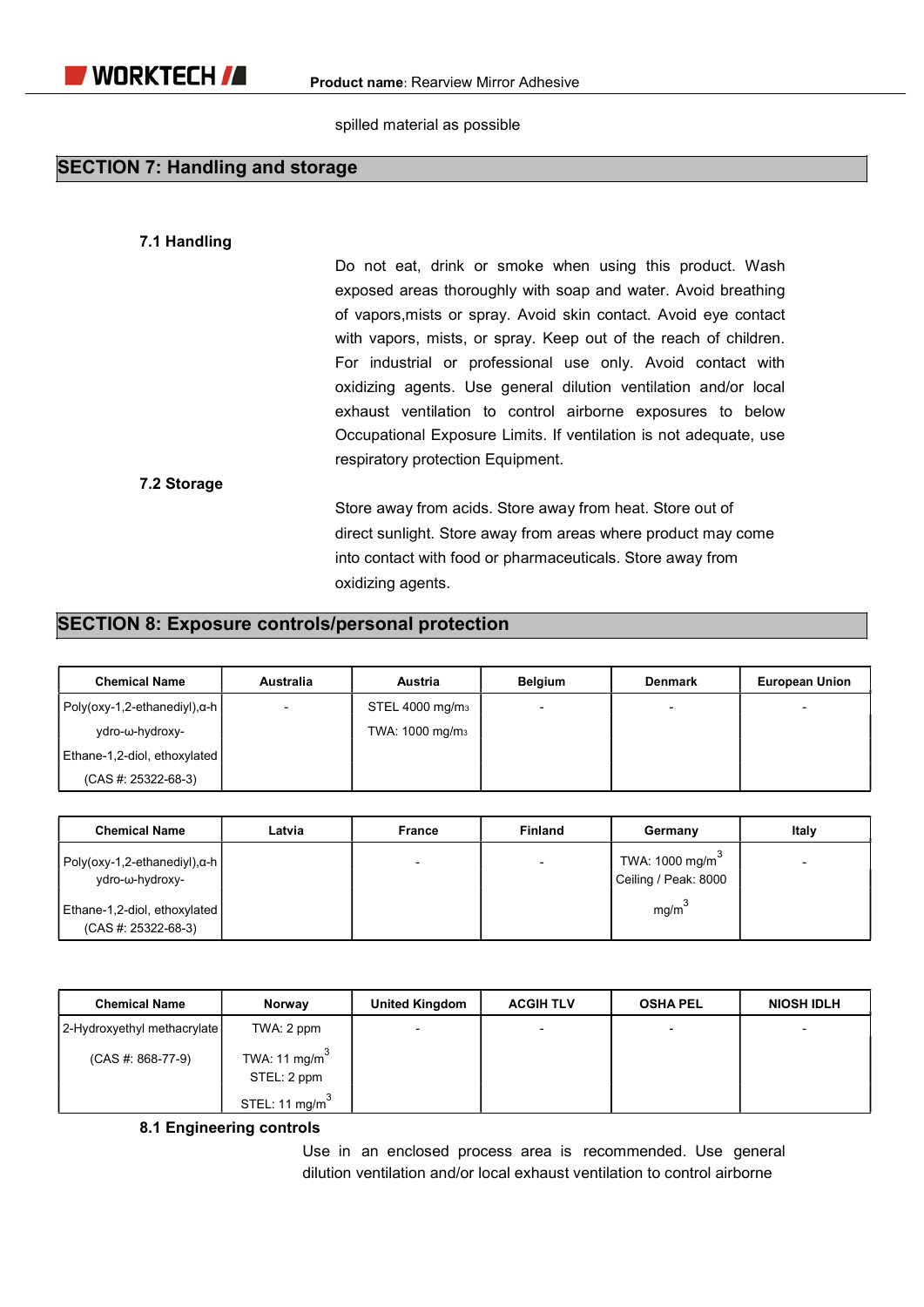exposures to below Occupational Exposure Limits and/or control dust, fume, or airborne particles. If ventilation is not adequate, use respiratory protection equipment.

#### 8.2 Personal protective equipment (PPE)

#### 8.2.1 Eye/Face Protection

Avoid eye contact with vapors, mists, or spray.The following eye protection(s) are recommended: Safety Glasses with side shields Indirect Vented Goggles.

#### 8.2.2 Skin Protection

Avoid skin contact.Select and use gloves and/or protective clothing to prevent skin contact based on the results of an exposure assessment. Consult with your glove and/or protective clothing manufacturer for selection of appropriate compatible materials.Gloves made from the following material(s) are recommended: Butyl Rubber Neoprene

#### 8.2.3 Respiratory Protection

Avoid breathing of vapors, mists or spray.Select one of the following NIOSH approved respirators based on airborne concentration of contaminants and in accordance with OSHA regulations: Half facepiece or fullface air-purifying respirator with organic vapor cartridges. Select and use respiratory protection to prevent an inhalation exposure based on the results of an exposure assessment. Consult with your respirator manufacturer for selection of appropriate types of respirators.

#### 8.2.4 Prevention of Swallowing

Do not eat, drink or smoke when using this product. Wash exposed areas thoroughly with soap and water.

#### SECTION 9: Physical and chemical properties

Odor, Color, Grade: General Physical Form: Autoignition temperature: Flash Point : Flammable Limits(LEL): Flammable Limits(UEL): Boiling Point : Density : Vapor Density: Vapor Pressure: Specific Gravity: pH: Melting point: Yellow Liquid, Sharp Odor **Liquid** No Data Available >=200 ºF [Test Method: Tagliabue Closed Cup] No Data Available No Data Available >=300 ºF [@ 760 mmHg] 1.1 g/ml Not Applicable >=5.0 mmHg [Details: CONDITIONS: @ 75 F.] 1.1 [Ref Std: WATER=1] Not Applicable No Data Available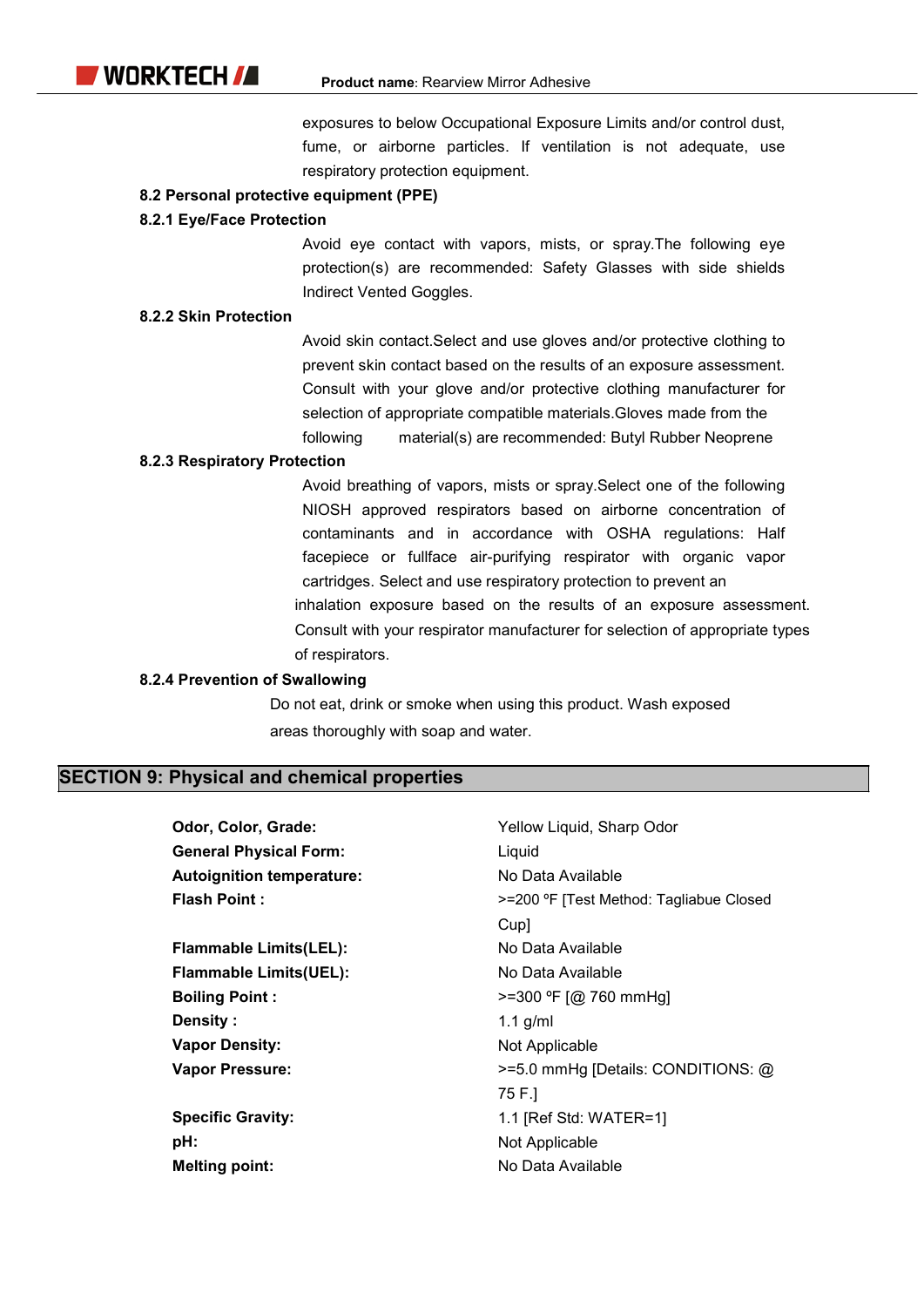# WORKTECH **/A**

| <b>Evaporation rate:</b>                   | No Data Available                       |
|--------------------------------------------|-----------------------------------------|
| <b>Hazardous Air Pollutants:</b>           | 7.22 % weight [Test Method: Calculated] |
| <b>Volatile Organic Compounds:</b>         | 1.94 lb/gal [Test Method: calculated    |
|                                            | SCAQMD rule 443.1                       |
| <b>Volatile Organic Compounds:</b>         | 21.1 % weight [Test Method: calculated  |
|                                            | per CARB title 2]                       |
| <b>Volatile Organic Compounds:</b>         | 232 g/l [Test Method: calculated        |
|                                            | SCAQMD rule 443.1                       |
| Kow - Oct/Water partition coef:            | No Data Available                       |
| <b>Percent volatile:</b>                   | 21.1%                                   |
| <b>VOC Less H2O &amp; Exempt Solvents:</b> | 232 g/l [Test Method: calculated        |
|                                            | SCAQMD rule 443.1                       |
| Viscosity:                                 | No Data Available                       |

### **SECTION 10: Stability and reactivity**

10.1. Reactivity

No information available.

10.2. Chemical stability

Stable under normal conditions.

10.3. Possibility of hazardous reactions

None under normal processing.

10.4. Conditions to avoid

Heat, flames and sparks.

#### 10.5. Incompatible materials

None known based on information supplied.

#### 10.6. Hazardous decomposition products

None under normal use conditions.

## SECTION 11: Toxicological information

| <b>Acute toxicity</b>           |                    |                               |                          |
|---------------------------------|--------------------|-------------------------------|--------------------------|
| <b>Chemical Name</b>            | Oral LD50          | Dermal LD50                   | <b>Inhalation LC50</b>   |
| Poly(oxy-1,2-ethanediyl),α-hydr | Rat )<br>22 g/kg   | > 20 g/kg (Rabbit) > 20 mL/kg | $\overline{\phantom{a}}$ |
| ο-ω-hydroxy- Ethane-1,2-diol,   | Rat )<br>28 g/kg   | (Rabbit)                      |                          |
| ethoxylated (CAS #:             |                    |                               |                          |
| 25322-68-3)                     |                    |                               |                          |
| 2-Hydroxyethyl methacrylate     | Rat)<br>5050 mg/kg | $>$ 3000 mg/kg (Rabbit)       | $\blacksquare$           |
| $(CAS #: 868-77-9)$             |                    |                               |                          |

| <b>Eve Contact:</b>                              | No Data Available  |
|--------------------------------------------------|--------------------|
| Subchronic effects:                              | No Data available  |
| Carcinogenicity, tertogenicity and mutagenicity: | No data available. |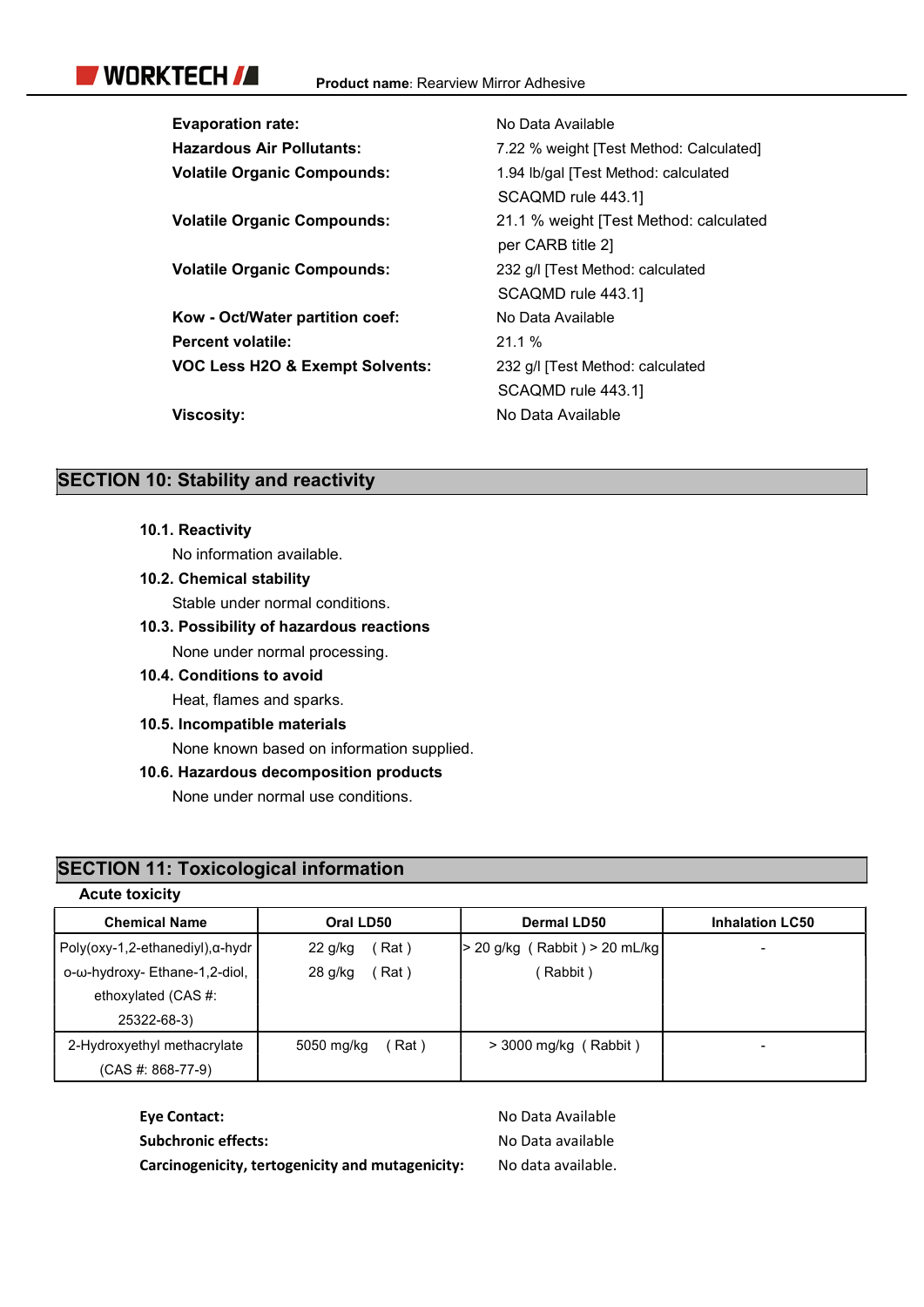Other chronic effects: None Known.

#### SECTION 12: Ecological information

12.1. Toxicity

No information available.

- 12.2. Persistence and degradability No information available.
- 12.3. Bioaccumulative potential No information available.
- 12.4. Mobility in soil

No information available.

12.5. Other adverse effects

No information available.

#### SECTION 13: Disposal considerations

#### 13.1. Waste treatment methods

Waste from residues/unused products Disposal should be in accordance with

 applicable regional, national and local laws and regulations. Contaminated packaging **Disposal should be in accordance with** 

 applicable regional, national and local laws and regulations.

#### SECTION 14: Transport information

| 14.1. UN number                                                             | Not regulated |
|-----------------------------------------------------------------------------|---------------|
| 14.2. UN proper shipping name                                               | Not regulated |
| 14.3. Transport hazard class(es)                                            | Not regulated |
| 14.4. Packing group                                                         | Not regulated |
| 14.7. Special precautions for user                                          | Not regulated |
| 14.6. Transport in bulk according to<br>Annex II of MARPOL and the IBC Code | Not regulated |

#### SECTION 15: Regulatory information

15.1 Safety, health and environmental regulations/legislation specific for the substance or mixtureEuropean Union

| Component                   | <b>EINECS/ELINCS</b> | <b>SVHC candidates</b> | <b>RESTRICTIONS - REACH</b> |
|-----------------------------|----------------------|------------------------|-----------------------------|
|                             |                      |                        | <b>TITLE VIII</b>           |
| 2-Hydroxyethyl methacrylate | ∼                    | -                      |                             |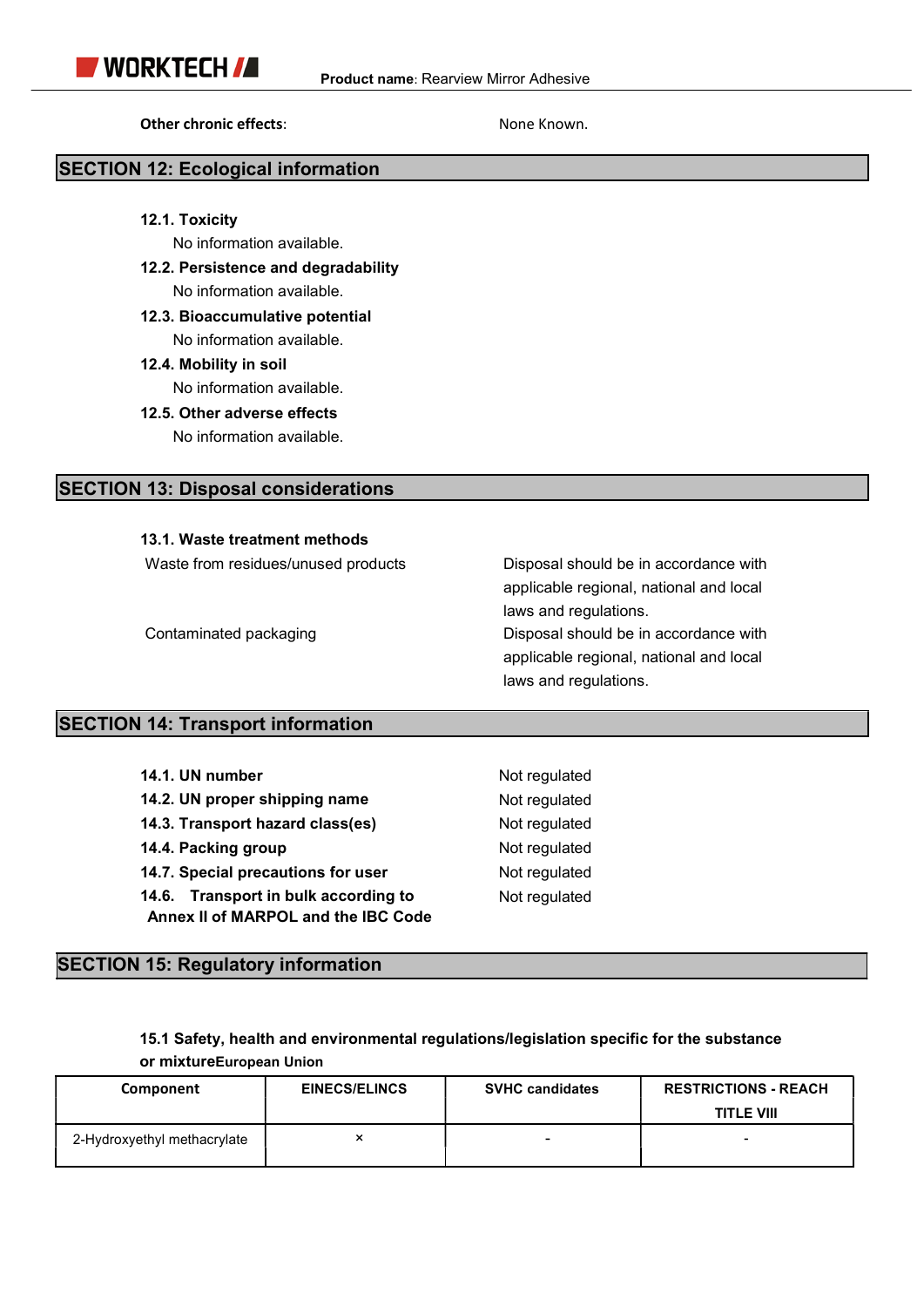

| Poly(oxy-1,2-ethanediyl), α-hyd | × |  |
|---------------------------------|---|--|
| ro-ω-hydroxy- Ethane-1,2-diol,  |   |  |
| ethoxylated                     |   |  |
| Epoxy resin                     | × |  |

Take note of Directive 98/24/EC on the protection of the health and safety of workers from the risks related to chemical agents at work

Take note of Directive 94/33/EC on the protection of young people at work

Take note of Directive 92/85/EC on the protection of pregnant and breastfeeding women at work

#### International inventories

| Component                       | <b>TSCA</b>               | <b>DSL/NDSL</b> | <b>ENCS</b> | <b>IECSC</b>      | <b>KECL</b> | <b>PICCS</b>      | <b>AICS</b> |
|---------------------------------|---------------------------|-----------------|-------------|-------------------|-------------|-------------------|-------------|
| 2-Hydroxyethyl methacrylate     | ×                         |                 | ×           | ×                 |             | $\checkmark$      |             |
| Poly(oxy-1,2-ethanediyl), α-hyd | $\boldsymbol{\mathsf{x}}$ | ×               | ×           | $\checkmark$<br>^ | ㅅ           | ⌒                 |             |
| ro-ω-hydroxy- Ethane-1,2-diol,  |                           |                 |             |                   |             |                   |             |
| ethoxylated                     |                           |                 |             |                   |             |                   |             |
| Epoxy resin                     | ×                         | x               | ×           | $\times$          | ×           | $\checkmark$<br>ᄉ |             |

"-" Not Listed

"X" Listed

#### SECTION 16: Other information

Material safety data sheet complies with the requirements of Regulation (EC) No. 1907/2006

| Issue date           | 03-Jan-2017    |
|----------------------|----------------|
| <b>Revision date</b> | 03-Jan-2017    |
| <b>Revision note</b> | Not applicable |

DISCLAIMER: The data contained herein are furnished for information only and are believed to be reliable. However, Longtong Chemical does not assume responsibility for any results obtained by persons over whose methods Longtong Chemical has no control. It is the user's responsibility to determine the suitability of Longtong Chemical's products or anyproduction methods mentioned herein for a particular purpose, and to adopt such precautions as may be advisable for theprotection of property and persons against any hazards that may be involved in the handling and use of any of Longtong Chemical's products. In light of the foregoing, Longtong Chemical specifically disclaims all warranties, express orimplied, including warranties of merchantability and fitness for a particular purpose, arising from sale or use of Longtong Chemical 's products. Longtong Chemical further disclaims any liability for consequential or incidental damages of anykind, including lost profits.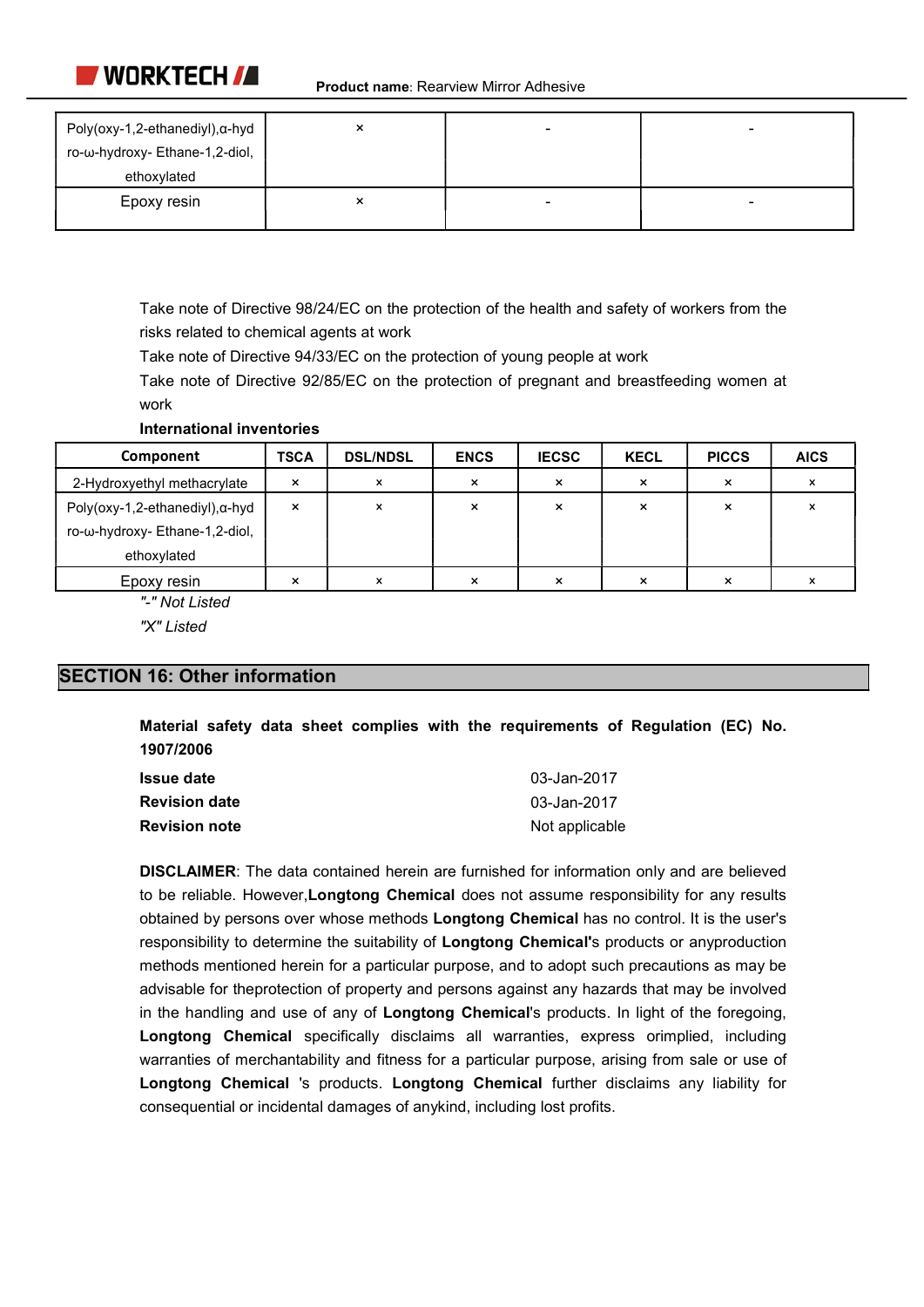# SAFETY DATE SHEET

Regulation (EC) No 1907/2006 (REACH), Annex II (COMMISSION REGULATION (EU) No 2015/830)

> Issue date 03-Jan-2017

> Revision date 03-Jan-2017

#### SECTION 1: Identification of the substance /mixture and of the company/undertaking

1.4. Product identifier

Product name Prep Pad

1.5. Details of the supplier of the safety data sheet Supplier Address Phone Fax **Website** Chino, CA 91710,U.S.A. (909) 456-5600 (909) 456-5199 www.WorkTechGlue.com 13660 Redwood Court WJB Industrial Technologies, Inc. dba Automotive Parts Company

1.6. Emergency telephone number (909) 456-5600

#### SECTION 2: Hazards identification

#### 2.1.Classification of the substance or mixture

Classification according to Regulation (EC) No. 1272/2008 [CLP] Not classified.

#### 2.2.Label elements

| Symbols/Pictograms              | None           |
|---------------------------------|----------------|
| Signal word                     | None           |
| <b>Hazard Statements</b>        | Not applicable |
| <b>Precautionary Statements</b> | Not applicable |

#### 2.3.Other hazards

No information available.

### SECTION 3: Composition/information on ingredients

| 3.1. Mixture         |              |                |          |                                        |
|----------------------|--------------|----------------|----------|----------------------------------------|
| <b>Chemical name</b> | <b>EC No</b> | <b>CAS No</b>  | Weight-% | <b>Classificationaccording</b>         |
|                      |              |                |          | to Regulation (EC) No. 1272/2008 [CLP] |
| Ethylene glycol      | 203-473-3    | $107 - 21 - 1$ | $5 - 10$ | Not classified                         |
| Water                | 231-791-2    | 7732-18-5      | 90-95    | Not classified                         |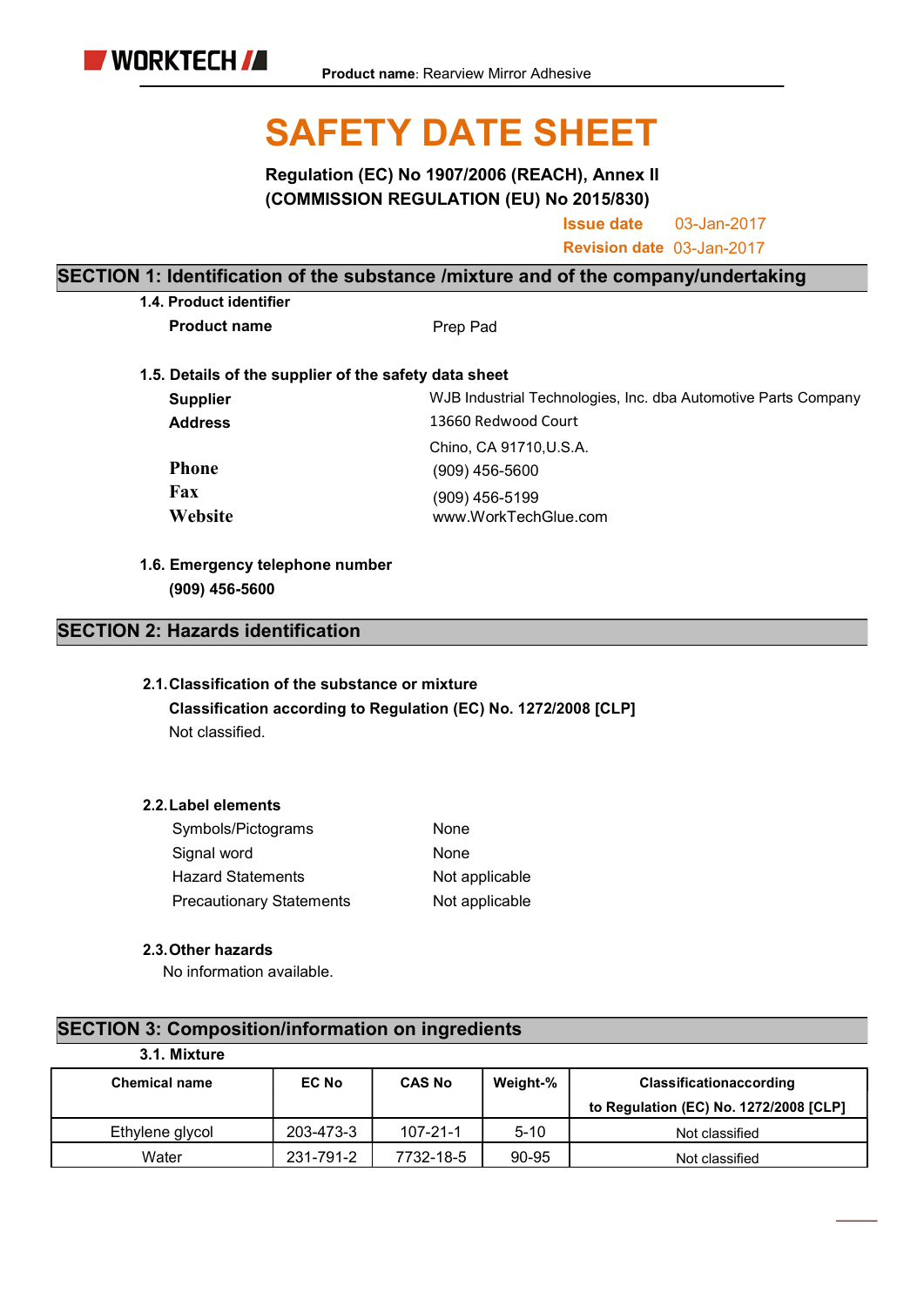#### SECTION 4: First aid measures

The following first aid recommendations are based on an assumption that appropriate personal and industrial hygiene practices are followed.

| <b>Eye Contact:</b>  | Flush eyes with large amounts of water. If                   |  |  |  |  |
|----------------------|--------------------------------------------------------------|--|--|--|--|
|                      | signs/symptoms persist, get medical attention.               |  |  |  |  |
| <b>Skin Contact:</b> | Remove contaminated clothing and shoes. Immediately          |  |  |  |  |
|                      | flush skin with large amounts of<br>water.<br>medical<br>Get |  |  |  |  |
|                      | attention. Wash contaminated clothing and clean shoes        |  |  |  |  |
|                      | before reuse.                                                |  |  |  |  |
| Inhalation:          | Remove person to fresh air. If signs/symptoms develop,       |  |  |  |  |
|                      | get medical attention.                                       |  |  |  |  |
| If Swallowed:        | Do not induce vomiting. Give victim two glasses of water.    |  |  |  |  |
|                      | Never give anything by mouth to an unconscious person.       |  |  |  |  |
|                      | Get immediate medical attention.                             |  |  |  |  |

#### SECTION 5: Firefighting measures

Unsuitable Extinguishing Media Unusual Fire and Explosion Hazards: N.D. Special Fire Fighting Procedures: N.D.

uitable Extinguishing Media **In case of fire, use Water spray, Carbon** Dioxide (CO2), Foam,Dry Chemical N.D.

#### SECTION 6: Accidental release measures

| <b>Flammable Small Spill:</b> | Absorb with an inert dry material and place in |
|-------------------------------|------------------------------------------------|
|                               | an appropriate waste disposal container.       |
| <b>Flammable Large Spill:</b> | Flammable liquid. Keep away from heat. Keep    |
|                               | away from sources of ignition. Stop leak if    |
|                               | without risk. Absorb with dry earth, sand      |
| or                            | other non-combustible material. Do not touch   |
|                               | spilled material. Prevent entry into sewers,   |
|                               | basements or confined areas; dike if needed.   |
|                               |                                                |

### SECTION 7: Handling and storage

| <b>Handling Flammable:</b> | Keep away from heat. Keep away from sources of               |
|----------------------------|--------------------------------------------------------------|
|                            | ignition. Ground all equipment containing material. Do       |
|                            | not ingest. Do not breathe gas/ fumes/ vapor/ spray.         |
|                            | Avoid contact with eyes. Wear suitable protective            |
|                            | clothing. In case of insufficient ventilation, wear suitable |
|                            | respiratory equipment. If ingested, eek medical advice       |
|                            | immediately and show the container or the label. Keep        |
|                            | away from incompatibles such as oxidizing agents, acids.     |
|                            |                                                              |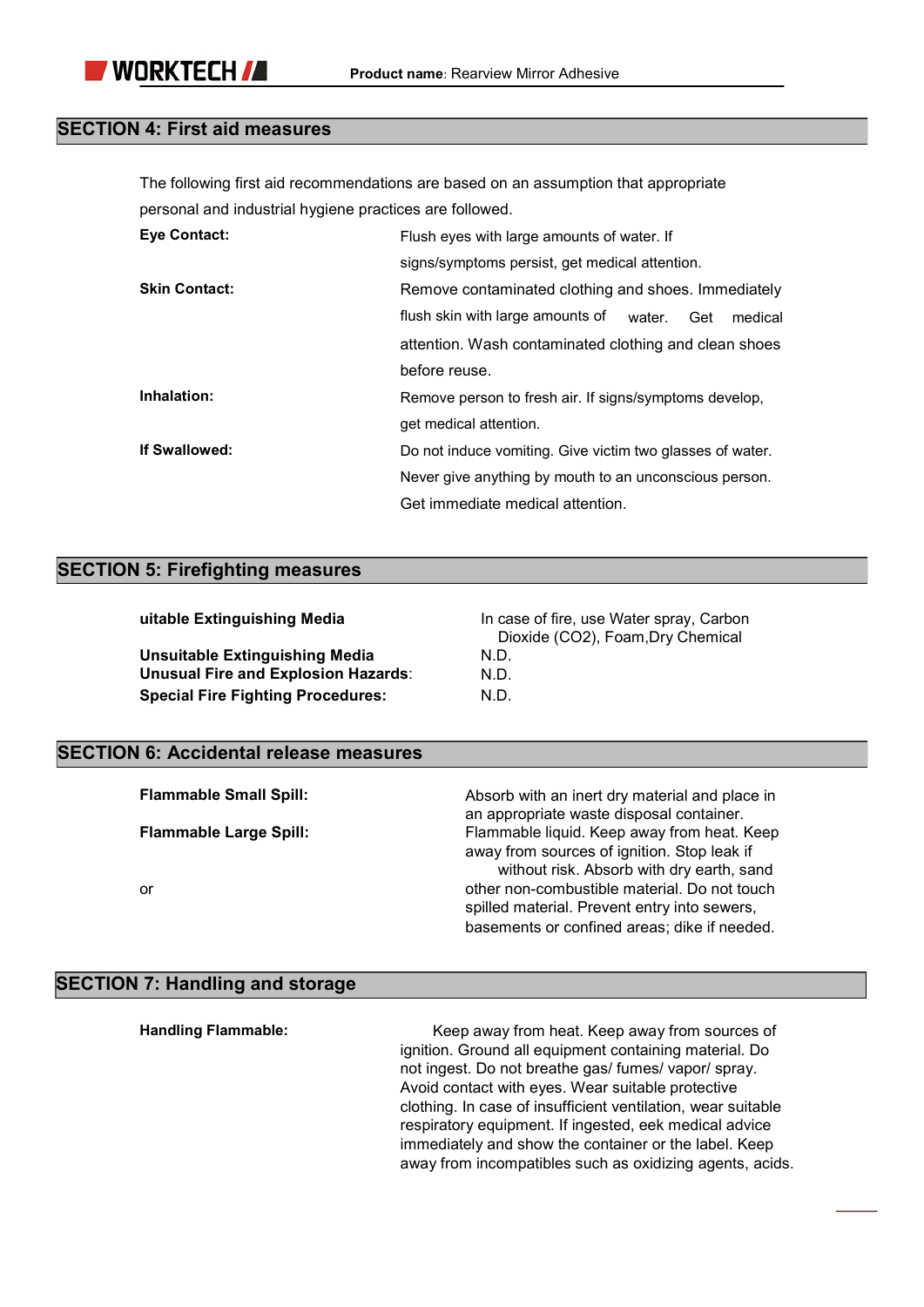

Storage Flammable: Store in a segregated and approved area. Keep container in a cool, well-ventilated area. Keep container tightly closed and sealed until ready for use. Avoid all possible sources of ignition (spark or flame).

#### SECTION 8: Exposure controls/personal protection

| <b>Engineering Controls:</b>    | No specific measures are required provided the product<br>is handled in accordance with the general rules of<br>occupational hygiene and safety.                                                                                                         |
|---------------------------------|----------------------------------------------------------------------------------------------------------------------------------------------------------------------------------------------------------------------------------------------------------|
| <b>Respiratory Protection:</b>  | None required under normal use conditions.                                                                                                                                                                                                               |
| <b>Skin Protection:</b>         | None required for normal use. For prolonged exposure,<br>use appropriate goggles, protective clothing and gloves.                                                                                                                                        |
| <b>Eye Protection:</b>          | None required for normal use. For prolonged exposure,<br>use appropriate goggles, protective clothing and gloves.                                                                                                                                        |
| Other protective equipment:     | Not expected to be necessary under normal conditions<br>of use. Where exposure cannot be adequately<br>controlled, use appropriate protective clothing or<br>equipment                                                                                   |
| <b>Work/hygienic practices:</b> | Handle in accordance with good industrial hygiene and<br>safety practice. Wash thoroughly with soap and water<br>after handling and before eating, drinking, or using<br>tobacco. Safety shower and eye wash should be<br>available close to work areas. |

# SECTION 9: Physical and chemical properties

| <b>Physical State</b>                     | N.D.                                        |
|-------------------------------------------|---------------------------------------------|
| Color                                     | Clear, colorless with characteristic of IPA |
| Odor                                      | N.D.                                        |
| <b>Odor Threshold</b>                     | N.D.                                        |
| <b>Solubility</b>                         | Azeotrope                                   |
| Partition coefficient Water/n-octanolN.D. |                                             |
| VOC%                                      | N/A                                         |
| <b>Viscosity</b>                          | N.D.                                        |
| <b>Specific Gravity</b>                   | 0.878                                       |
| <b>Density Ibs/Gal</b>                    | N/A                                         |
| <b>Pounds per Cubic Foot</b>              | N/A                                         |
| <b>Flash Point</b>                        | $70^\circ$ F                                |
| <b>FP Method</b>                          | N.D.                                        |
| Ph                                        | N.D.                                        |
| <b>Melting Point</b>                      | N.A.                                        |
| <b>Boiling Point</b>                      | $>180^\circ$ F                              |
| <b>Boiling Range</b>                      | N.D.                                        |
| LEL                                       | 2                                           |
| <b>UEL</b>                                | $12 \overline{ }$                           |
| <b>Evaporation Rate</b>                   | 7.0                                         |
| <b>Flammability</b>                       | N.D.                                        |
| <b>Decomposition Temperature</b>          | N.D.                                        |
| <b>Auto-ignition Temperature</b>          | N.D.                                        |
| <b>Vapor Pressure</b>                     | 733                                         |
| <b>Vapor Density</b>                      | > 2.0                                       |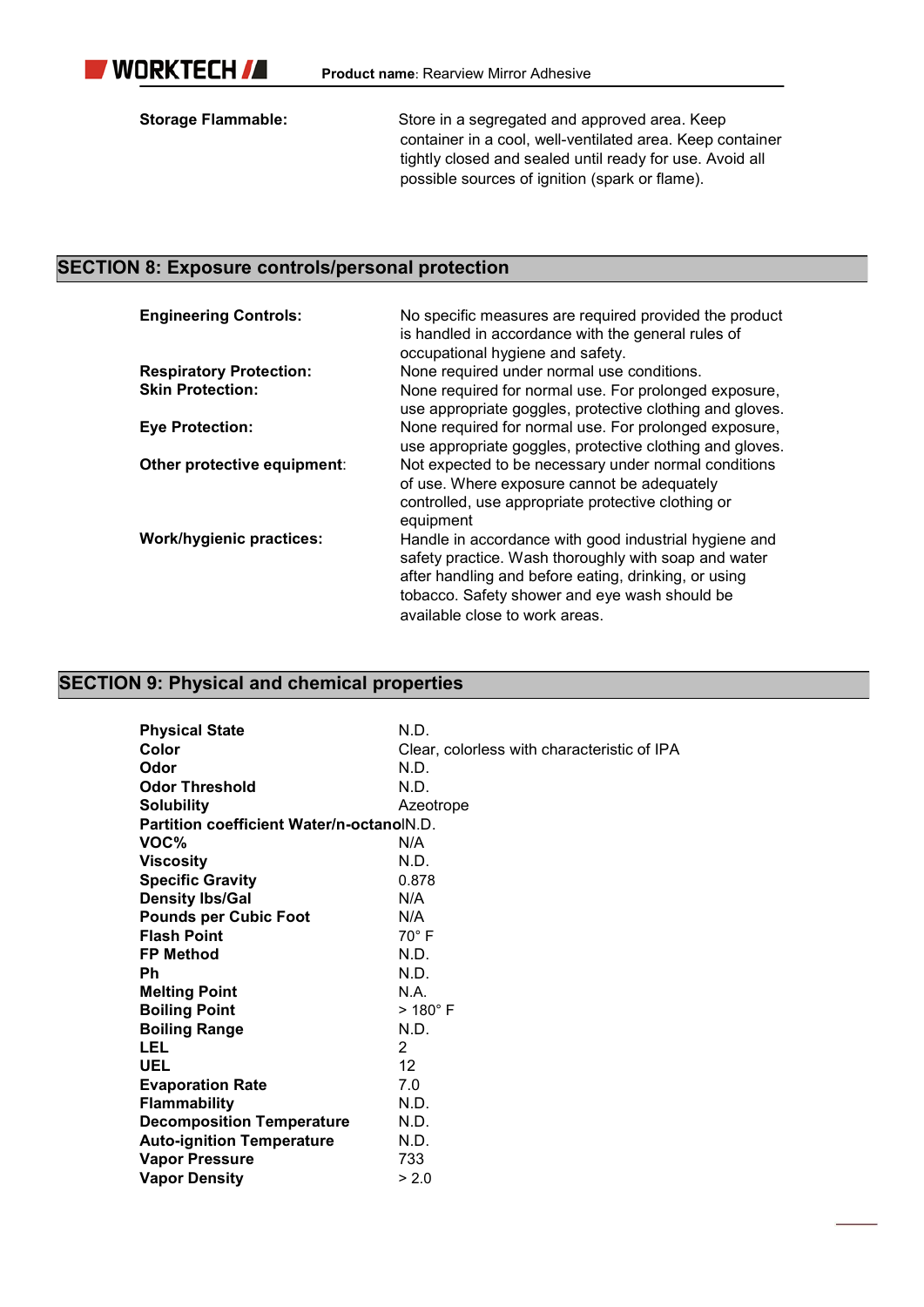

#### SECTION 10: Stability and reactivity

#### 10.1. Reactivity

No information available.

10.2. Chemical stability

Stable under normal conditions.

10.3. Possibility of hazardous reactions

None under normal processing.

10.4. Conditions to avoid

Heat, flames and sparks.

- 10.5. Incompatible materials None known based on information supplied.
- 10.6. Hazardous decomposition products None under normal use conditions.

#### SECTION 11: Toxicological information

| <b>Eve Contact:</b>                              | No Data Available  |
|--------------------------------------------------|--------------------|
| <b>Subchronic effects:</b>                       | No Data available  |
| Carcinogenicity, tertogenicity and mutagenicity: | No data available. |
| <b>Other chronic effects:</b>                    | None Known.        |

#### SECTION 12: Ecological information

12.1. Toxicity

No information available.

- 12.2. Persistence and degradability No information available.
- 12.3. Bioaccumulative potential No information available.
- 12.4. Mobility in soil

No information available.

12.5. Other adverse effects

No information available.

#### SECTION 13: Disposal considerations

#### 13.1. Waste treatment methods

Waste from residues/unused

products Contaminated packaging

Disposal should be in accordance with applicable regional, national and local laws and regulations.

Disposal should be in accordance with applicable regional, national and local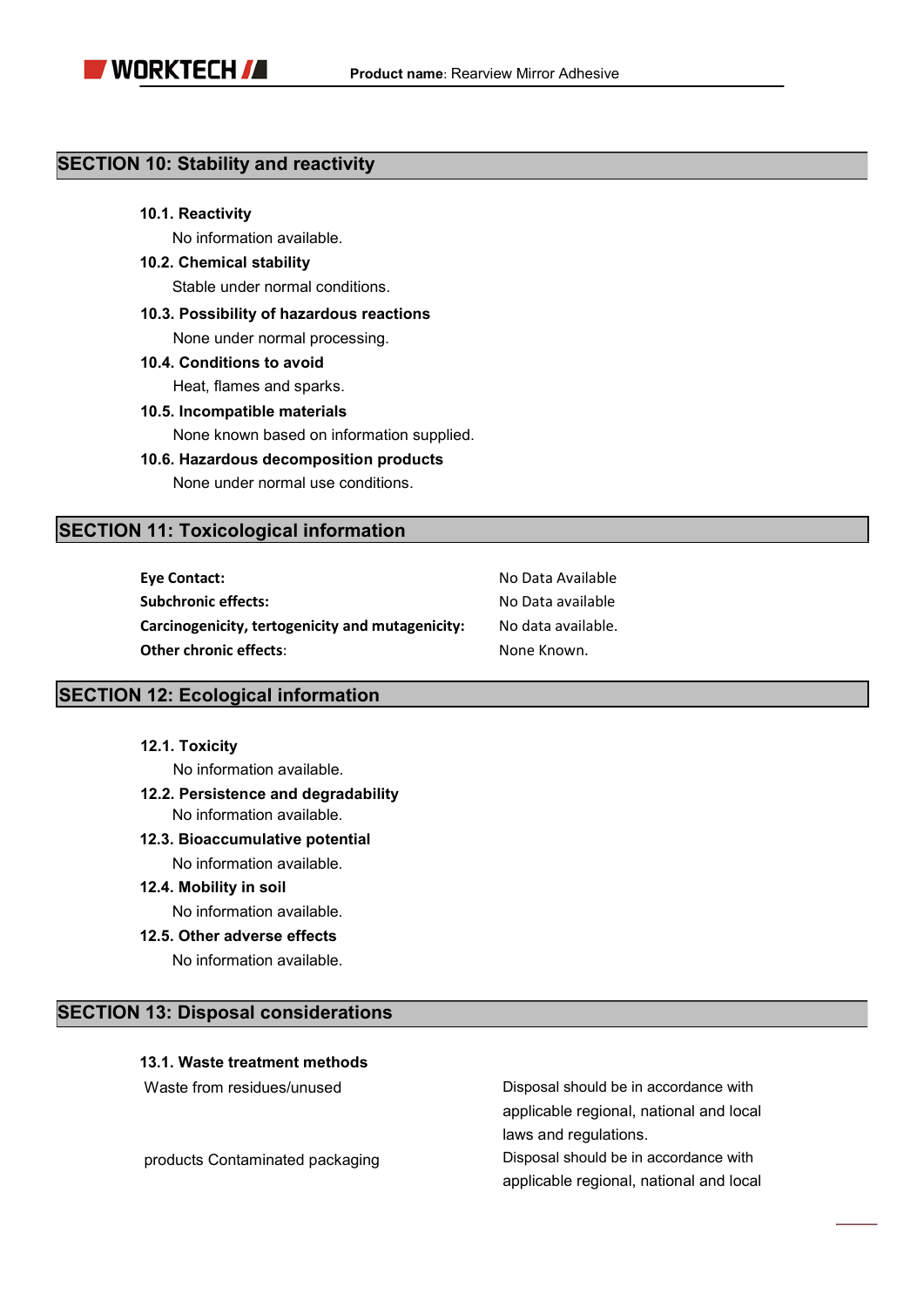laws and regulations.

#### SECTION 14: Transport information

|  | 14.1. UN number |  |
|--|-----------------|--|
|  |                 |  |

14.2. UN proper shipping name Not regulated

- 14.3. Transport hazard class(es) Mot regulated
- 14.4. Packing group Not regulated
- 14.7. Special precautions for user Not regulated

14.6. Transport in bulk according to Not regulated Annex II of MARPOL and the IBC Code

Not regulated

#### SECTION 15: Regulatory information

#### 15.1 Safety, health and environmental regulations/legislation specific for the substance or mixtureEuropean Union

| Component       | <b>EINECS/ELINCS</b> | <b>SVHC candidates</b>   | <b>RESTRICTIONS - REACH</b> |  |
|-----------------|----------------------|--------------------------|-----------------------------|--|
|                 |                      |                          | <b>TITLE VIII</b>           |  |
| Ethylene glycol | $\times$             |                          |                             |  |
| Water           | $\times$             | $\overline{\phantom{0}}$ |                             |  |

Take note of Directive 98/24/EC on the protection of the health and safety of workers from the risks related to chemical agents at work

Take note of Directive 94/33/EC on the protection of young people at work

Take note of Directive 92/85/EC on the protection of pregnant and breastfeeding women at work

#### International inventories

| Component       | <b>TSCA</b>                                      | <b>DSL/NDSL</b> | <b>ENCS</b>  | <b>IECSC</b>              | <b>KECL</b> | <b>PICCS</b>              | <b>AICS</b> |
|-----------------|--------------------------------------------------|-----------------|--------------|---------------------------|-------------|---------------------------|-------------|
| Ethylene glycol | $\ddot{\phantom{0}}$<br>$\sim$                   |                 | . .<br>灬     | <br>-                     |             | ٠.<br>-                   |             |
| Water           | $\overline{\phantom{a}}$<br>$\ddot{\phantom{1}}$ |                 | ٠.<br>$\sim$ | $\ddot{\phantom{0}}$<br>灬 | ٠.<br>灬     | $\ddot{\phantom{0}}$<br>∽ |             |

"-" Not Listed

"X" Listed

#### SECTION 16: Other information

#### Material safety data sheet complies with the requirements of Regulation (EC) No.

| 1907/2006            |                |
|----------------------|----------------|
| Issue date           | 03-Jan-2017    |
| <b>Revision date</b> | 03-Jan-2017    |
| <b>Revision note</b> | Not applicable |